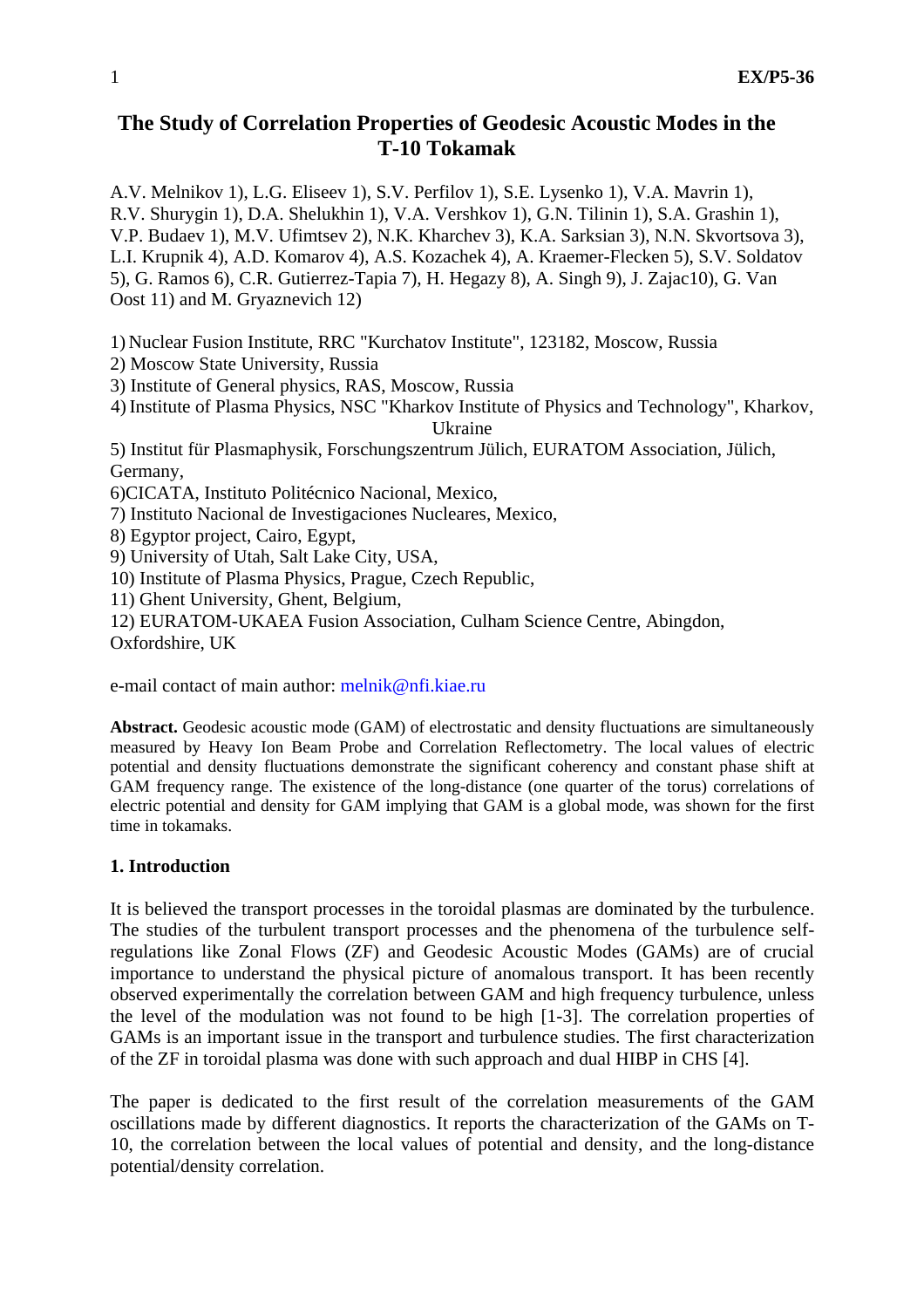### **2. Experimental set-up**

Geodesic acoustic modes (GAM) were investigated in the T-10 tokamak using Heavy Ion Beam Probe (HIBP), Multipin Langmuir Probe (MLP) and Correlation Reflectometry (CR) diagnostics [5]. Regimes with Ohmic heating and with on- and off-axis ECR heating were studied ( $B = 2.2-2.5$  T,  $I_p = 180-330$  kA,  $n_e = 1.3 - 2.5 \times 10^{19}$  m<sup>-3</sup>). HIBP observed upper quadrant of the plasma column cross-section at the Low Field side. One CR antenna was located at the High Field Side of the same cross section as HIBP, another one has a toroidal shift of one quarter of the torus at the Low Field Side. Multipin movable and fixed limiter Langmuir probes were located at the CR diagnostic cross-section. This layout was oriented to the future study of the toroidal and poloidal mode structure of the GAM.

### **3.Experimental results**

HIBP is a powerful diagnostics to study GAMs [4-6]. It is able to get simultaneously the oscillatory components for plasma electric potential and density by total secondary beam current, *I*<sub>tot</sub>, if the beam attenuation does not affect the signal (path integral effect). This is the case of low density, which was studied here. It was shown the GAMs are more pronounced in the plasma potential rather than in density, fig. 1.

Figure 1(b) shows the potential and density power spectra, obtained by HIBP at the same time. It is clearly seen that GAM peak is dominant in the potential spectra while MHD  $m=2$ peak dominates the density spectra. It was shown that GAM might have a complex structure, not similar to conventional periodical oscillations with a single frequency. GAM has an intermittent character presenting the stochastic sequence of the wave packages. For the observed T-10 conditions the "lifetime" of the package lies in a range of 0.5 -2 ms. So, the most direct tool to study the GAM properties looks to be the wavelet analysis, see Fig. 2(a).



*FIG. 1. (a) Potential power spectra in HIBP at*  $\rho$ *=0.8 (blue curve) and MLP at the limiter, at*  $\rho$ *=1 (red \end{math}) curve- ion side, blue curve- electron side). Clear double peak in blue curve at 20 kHz characterizes GAM, while no pronounced GAM peak in MPL spectra. (b) Potential and I<sub>tot</sub> or n<sub>e</sub> spectra by HIBP. GAM oscillations are more pronounced on the potential than on the density. In contrast, the amplitude of 7 kHz MHD m=2 oscillations is larger on the density and much smaller on the potential.*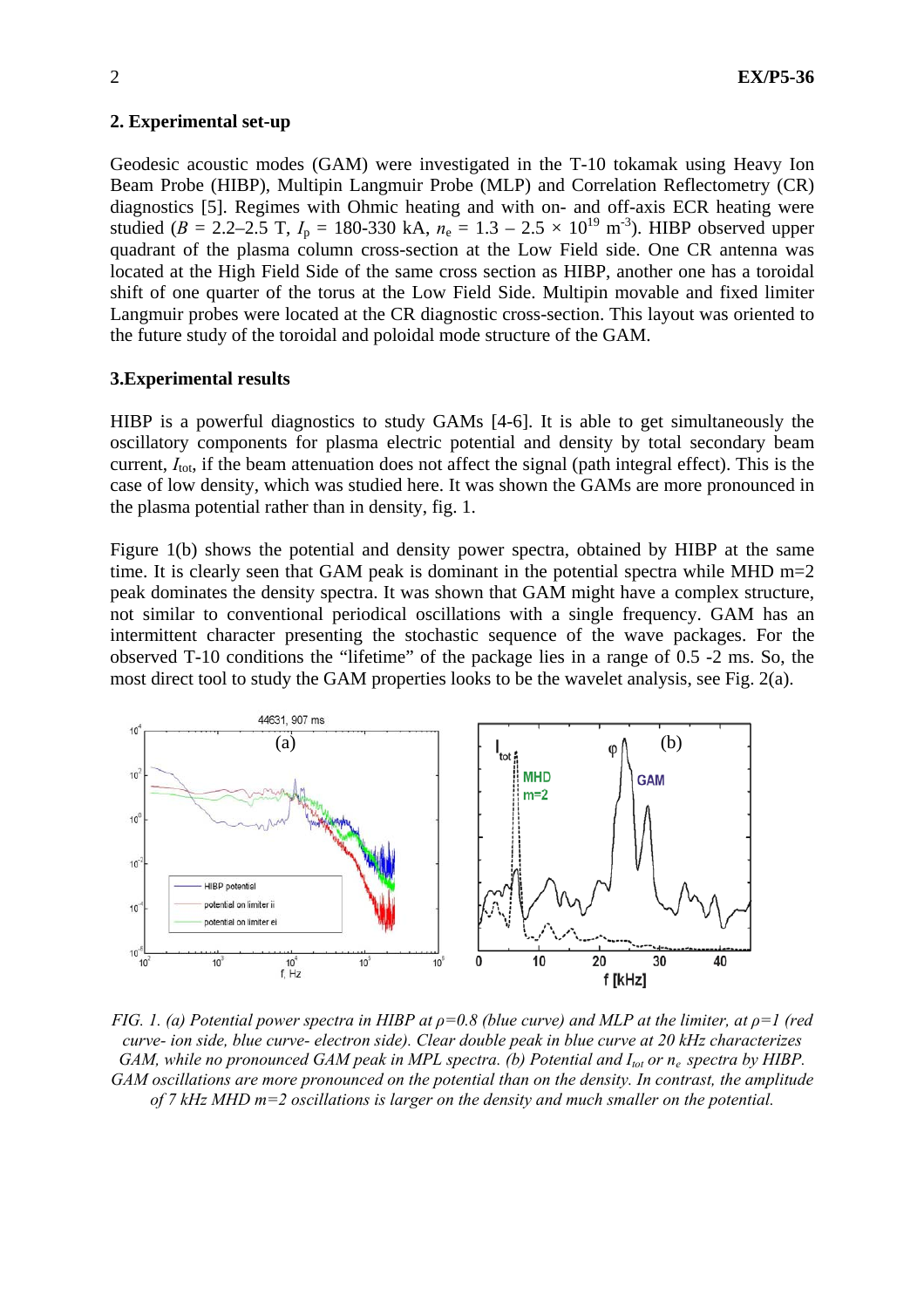

*spectrogram for HIBP* 

*FIG.2(b) Example of the GAM intermittent behaviour for ECR heated plasma.* 

*FIG.2(c) Local potentialdensity correlation. HIBP shows that high correlation at the GAM frequency interval and the permanent cross-phase. Note that for 7 kHz MHD m=2 oscillations the cross-phase differs from that of GAM.*

Compare to OH, GAMs are more pronounced in ECRH plasmas, where the typical frequencies of the wave packages are observed in a narrow interval from 22-27 kHz at the outer one third of the plasma minor radius, Fig. 2,a,b.

Fourier correlation analysis with long time sampling (> 200 ms) shows clear correlation between local values of potential and density simultaneously measured by HIBP at the sample volume. The phase shift is found to be  $\pi/2$  for GAMs in the presented example. In contrast, for MHD *m*=2 peak, the phase shift is zero, Fig. 2(c).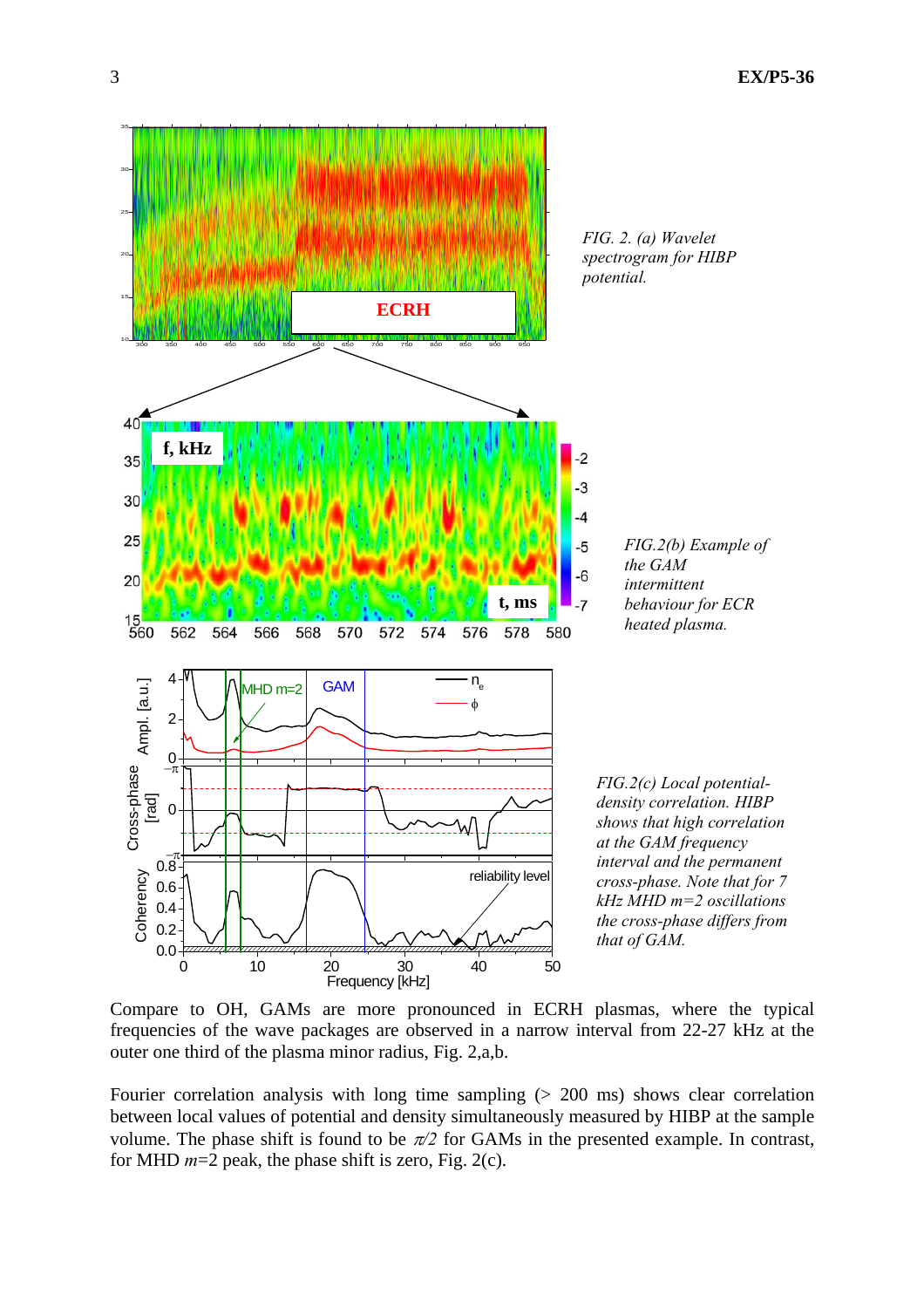Fourier correlation analysis with short time sampling (10 ms) shows the constant frequency and a bursty character of the correlation between HIBP potential and density at the GAM frequency, see Fig. 3.

The cross-phase between potential and density presents stochastic behaviour in general. But for quasicoherent modes like MHD m=2 and GAM cross-phase is more systematic, see Fig. 4. To make the figure more clear and free from stochastic component, the only phase with coherency exceeding some limit is presented with It's color. For the low coherency crossphase was marked as zero (green color in the Fig. 4). To analyze the cross-phase for GAM, the histogram was made for the values, exceeding the threshold frequency. The result is shown in Fig 5. This method gives the same value as the long time sampling, compare to Fig. 2(b).

Fourier correlation analysis with long time sampling (>200 ms) reliably shows a clear correlation between HIBP potential and CR density at the GAM oscillations frequency, see Fig 6. The phase shift is a topic for further more accurate analysis. This observation suggests a global character of the GAMs.



*FIG. 3. Time evolution of Fourier periodogram for local potential-density correlation. Example of the GAM intermittent behaviour for Ohmic heated plasma. GAM frequency is around 20 kHz. MHD m=2 mode frequency is 7 kHz.*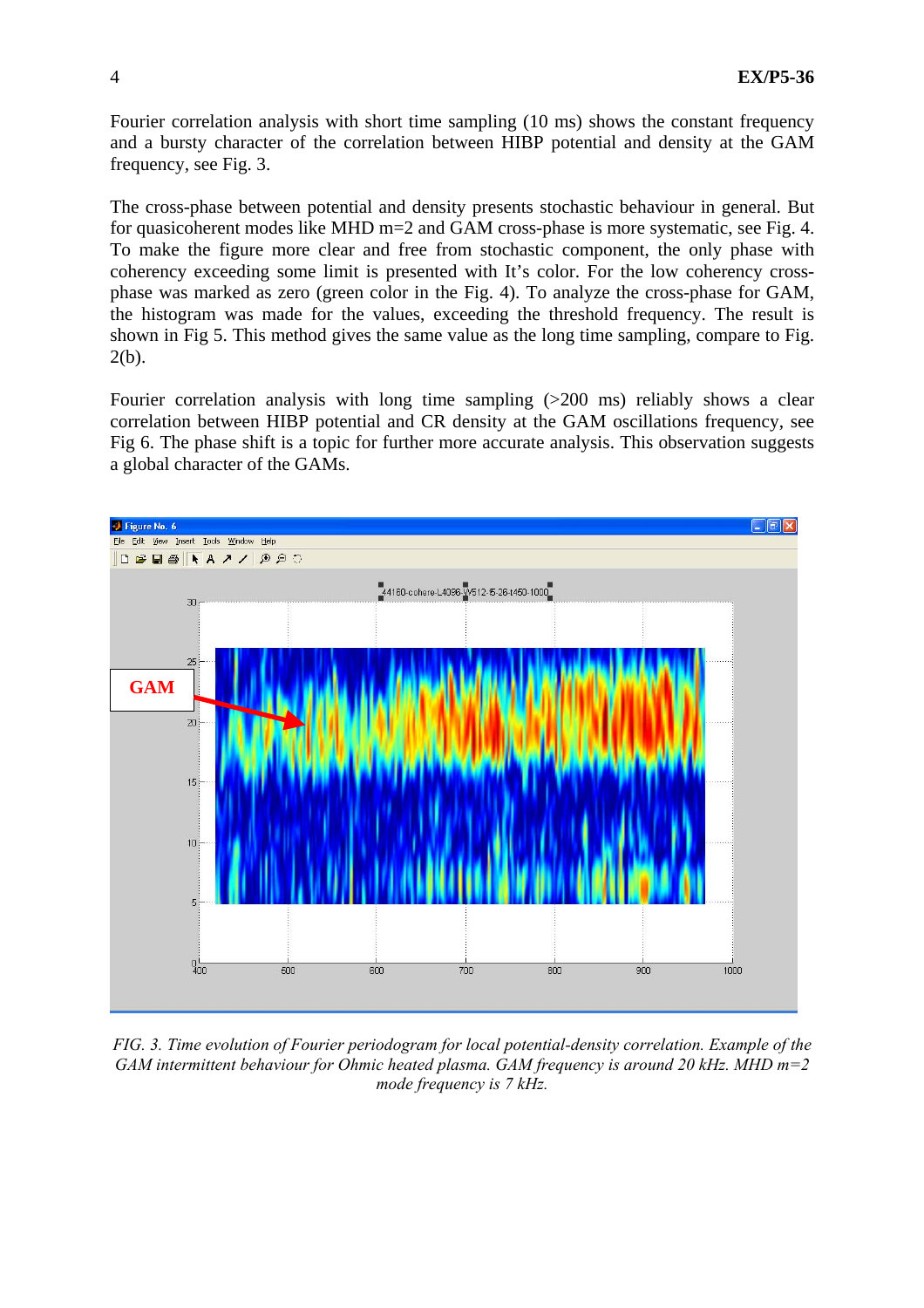

*FIG. 4. Time evolution of the cross-phase for local potential-density correlation, shown in Fig 3. The limit value of the correlation is 0.3. If coherency > 0.3, cross-phase marked in color, if coherency <0.3 cross-phase marked in green (zero).* 



*FIG. 5. An example of the cross phase histogram for data taken from Figs 3 and 4. The most frequent value is* π*/2 for GAMs.*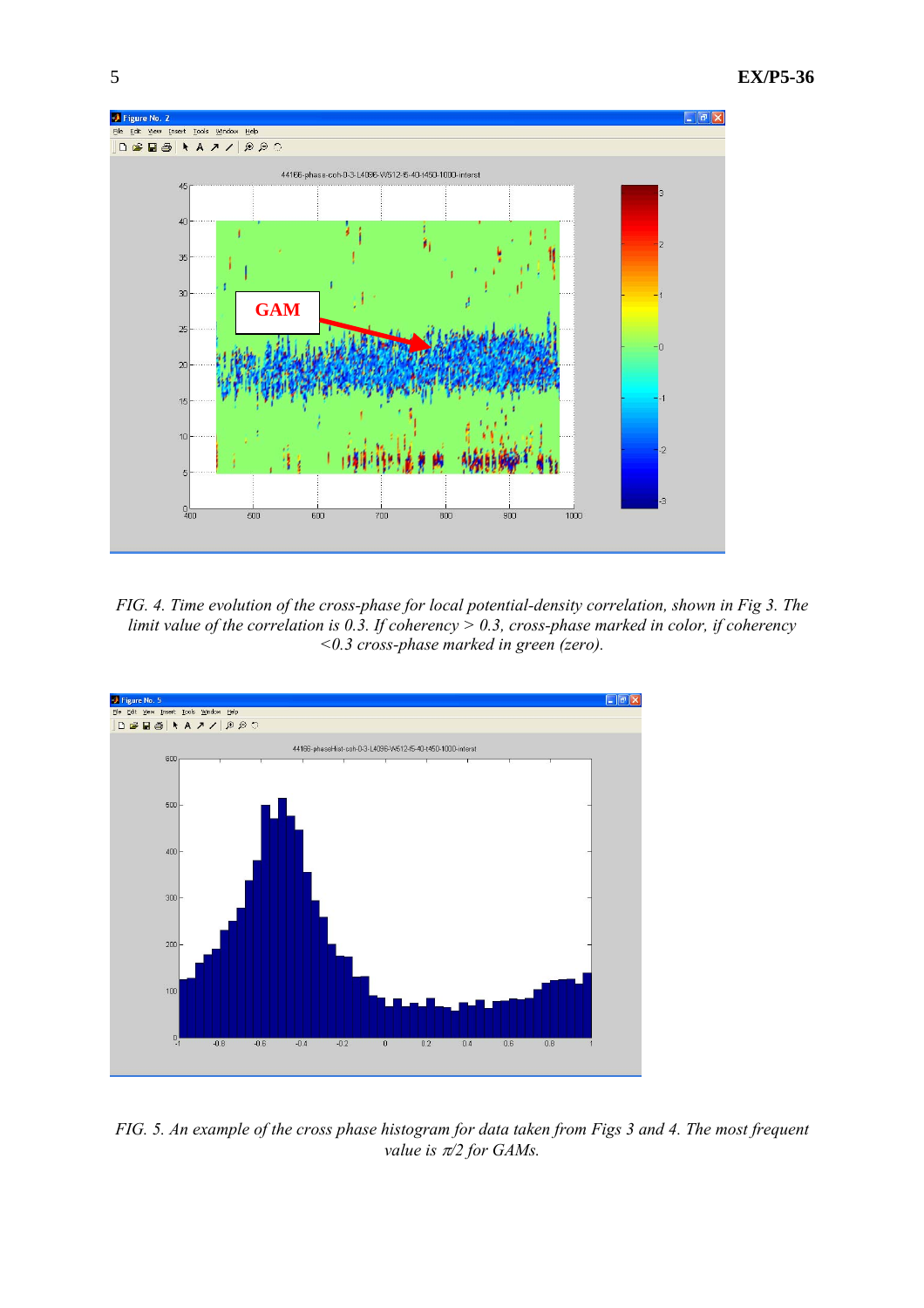

*FIG. 6. Long-distance potential-density correlations. HIBP versus CR.* 



*FIG. 7. Time evolution of long-distance potential-density correlations. HIBP versus CR.* 

Fourier correlation analysis with short time sampling (4 ms) shows the constant frequency and a bursty character of the correlation between HIBP potential and CR density at the GAM frequency, see Fig 7.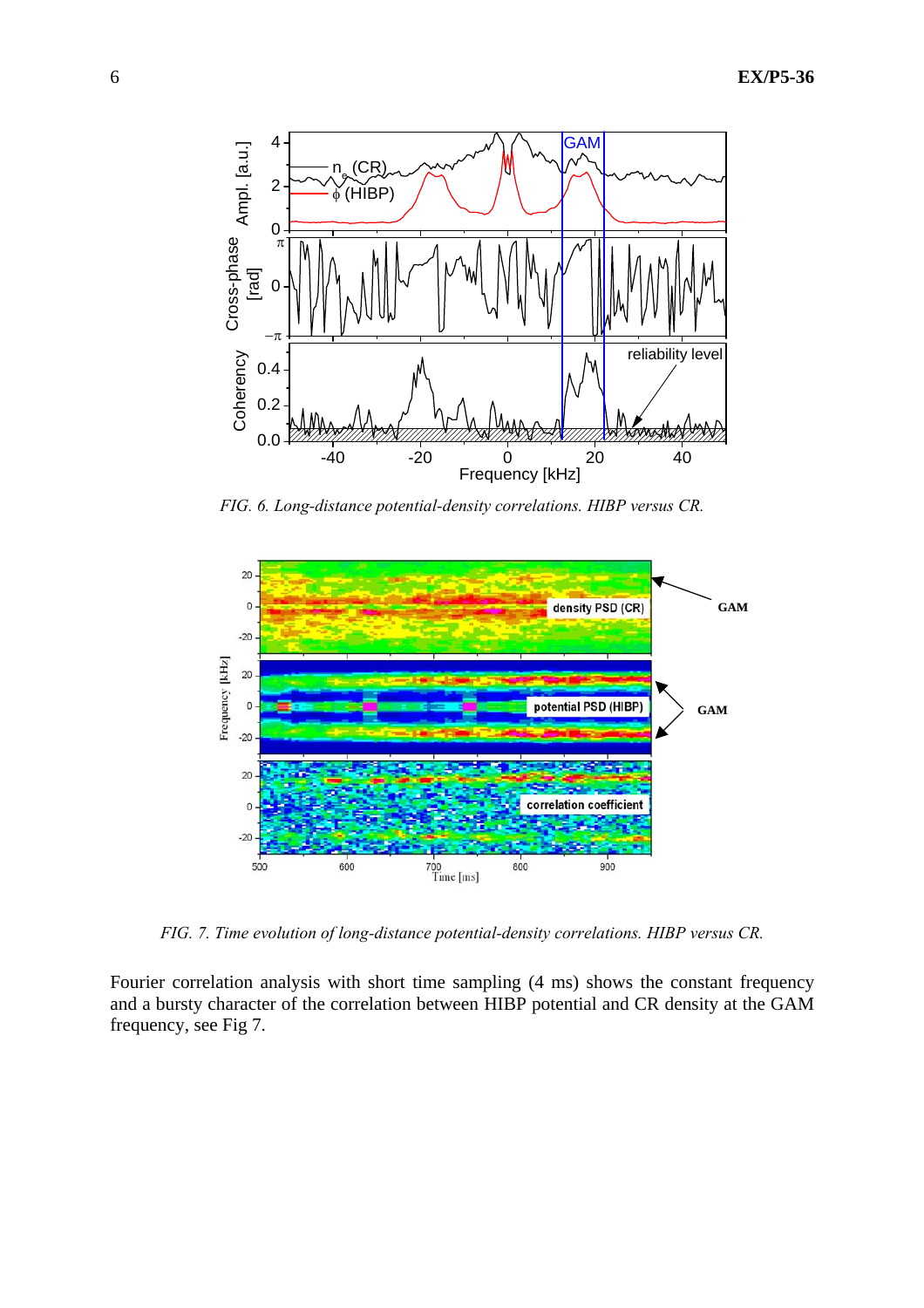

*FIG. 8. Radial evolution of the long-distance potential-density correlations. (a) Time trace of the density evolution in the OH discharge. (b) Potential-density correlation for different radii for one shot, HIBP versus CR. Top box: evolution of line-averaged density. Middle: corresponding CR observation radius. Bottom box: potential-density correlation coefficient. HIBP radial position is*  $r = 25\pm0.5$  *cm.* 

To study the radial range of the long-distance correlations the following experiment was performed: HIBP was located at the fixed position, while CR observation radius (reflection layer) varied during a shot with some decay of the local density. Fig. 8 shows the reliable existence of the correlation at the GAM frequency during all the shot. The correlation coefficient remains almost unchanged with around 1 cm radial variation of CR, while HIBP position was 1 cm shifted. This observation means the radial correlation length for GAM is higher 2 cm. This agrees with our earlier CR estimation of  $k_r = 3-5$  cm [2].

Dependence of GAM amplitude on the density is shown in figs. 9 and 10. Figure 9 is obtained in a single shot with growing density, while fig. 10 is obtained from many Ohmic shots with various densities. In both cases we see that the GAM amplitude falls down with density.



*FIG. 9. Evolution of GAM spectrum in the shot with growing plasma density.*